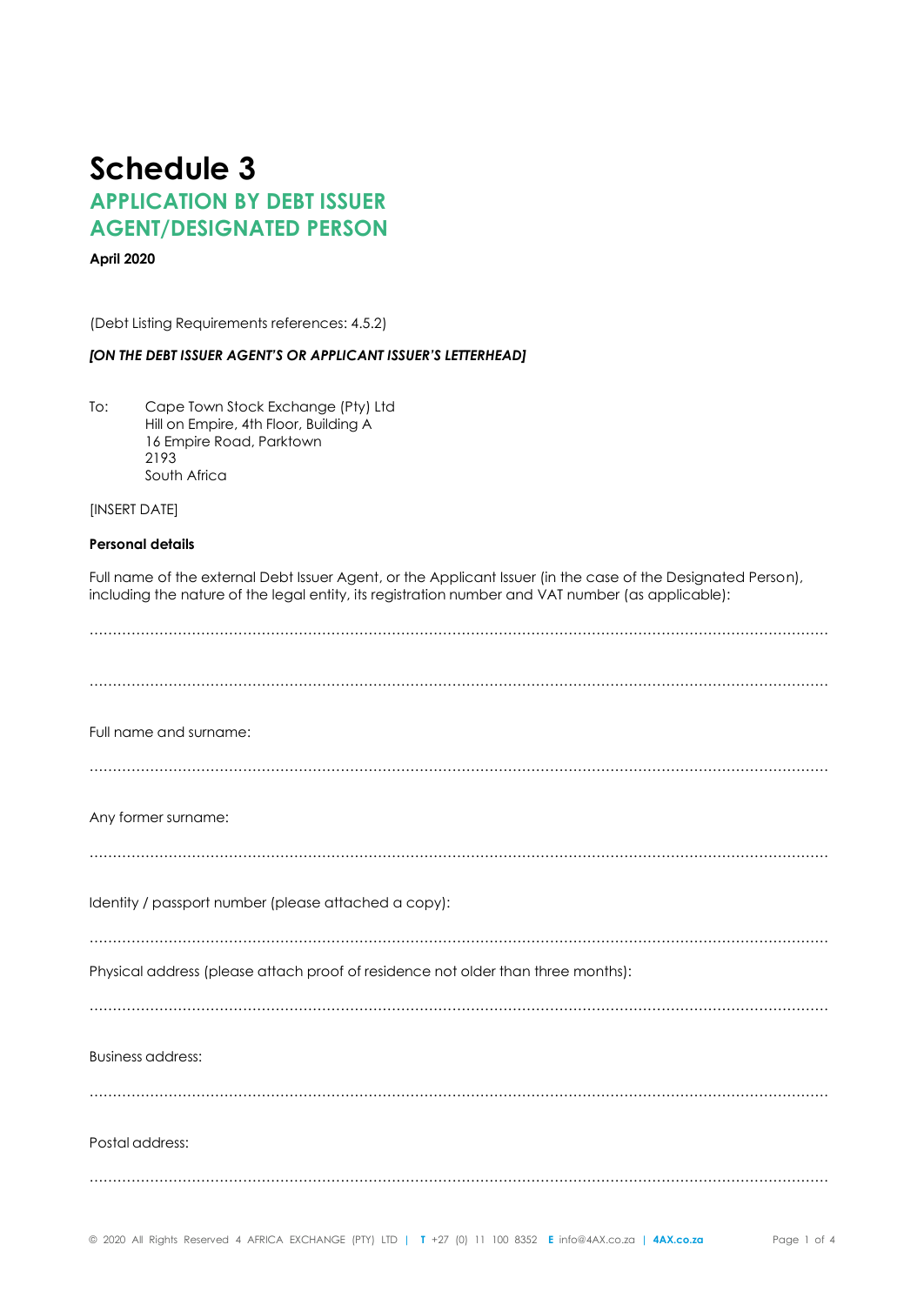

| Telephone number (business):                                                                                                                                                                                                                                 |
|--------------------------------------------------------------------------------------------------------------------------------------------------------------------------------------------------------------------------------------------------------------|
|                                                                                                                                                                                                                                                              |
| Mobile number:                                                                                                                                                                                                                                               |
|                                                                                                                                                                                                                                                              |
| E-mail address:                                                                                                                                                                                                                                              |
|                                                                                                                                                                                                                                                              |
| <b>Qualifications and experience</b>                                                                                                                                                                                                                         |
| Provide details of your qualifications and relevant experience, or attach a detailed Curriculum                                                                                                                                                              |
| Vitae.Qualifications (please attach copies):                                                                                                                                                                                                                 |
|                                                                                                                                                                                                                                                              |
|                                                                                                                                                                                                                                                              |
|                                                                                                                                                                                                                                                              |
| Experience:                                                                                                                                                                                                                                                  |
|                                                                                                                                                                                                                                                              |
|                                                                                                                                                                                                                                                              |
|                                                                                                                                                                                                                                                              |
| Please attach a letter from the relevant professional body confirming your qualification/s and confirmation<br>that you are in good standing with the professional body, which letter should not be older than one month<br>from the date of this statement. |
| Have you ever been disqualified by a court from acting as a Director, or from acting in the management or<br>conduct of the affairs of any company? If so, give full particulars.                                                                            |
|                                                                                                                                                                                                                                                              |

…………………………………………………………………………………………………………………………………………… ……………………………………………………………………………………………………………………………………………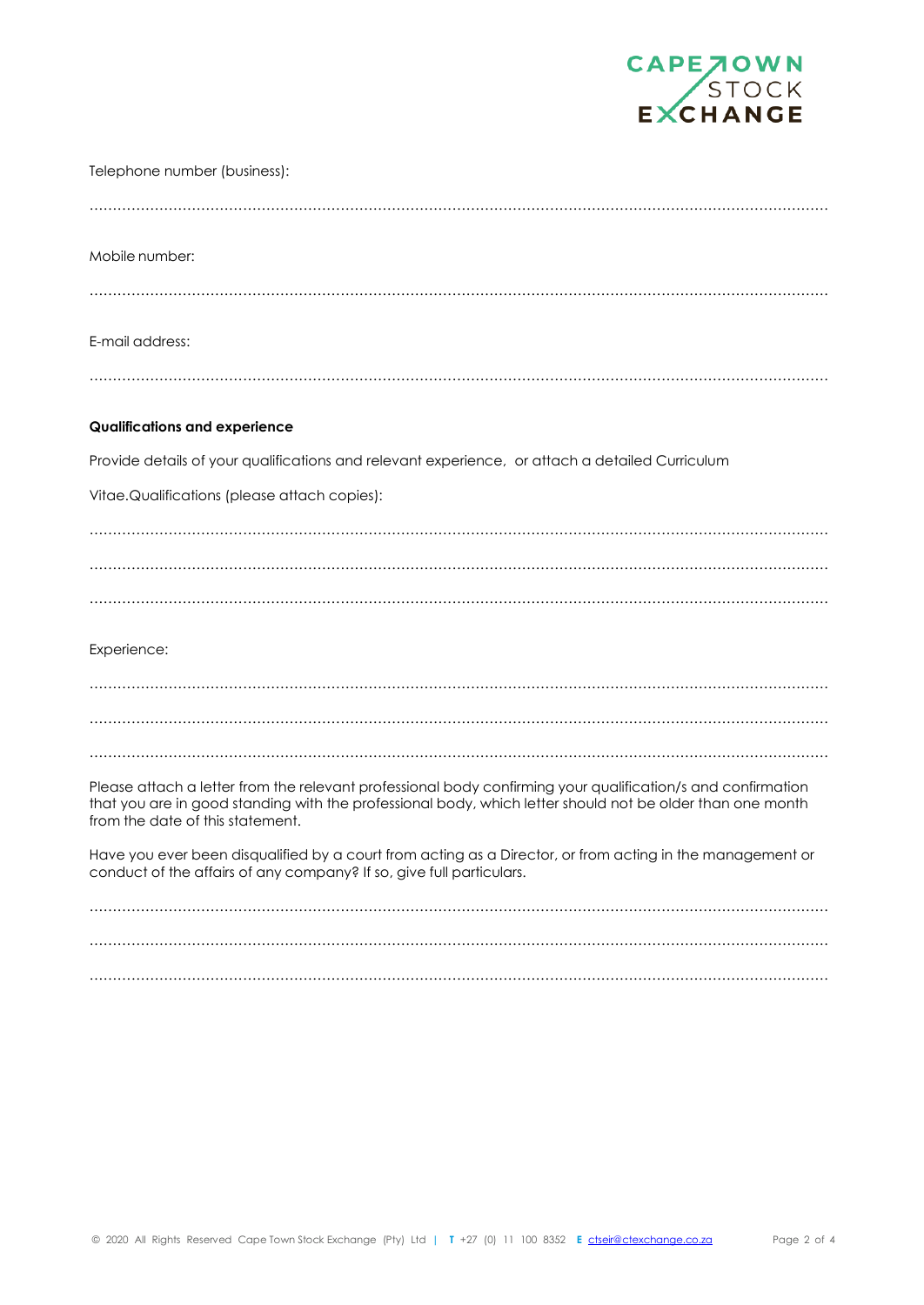

# **Integrity**

| Have you ever been convicted of any offence in South Africa or elsewhere resulting from dishonesty, fraud,<br>theft, forgery, perjury, misrepresentation or embezzlement? If yes, provide details. |
|----------------------------------------------------------------------------------------------------------------------------------------------------------------------------------------------------|
|                                                                                                                                                                                                    |
|                                                                                                                                                                                                    |
|                                                                                                                                                                                                    |
| Have you ever been censured or fined by a self-regulatory organisation, or recognised professional body? If<br>yes, provide details.                                                               |
|                                                                                                                                                                                                    |
|                                                                                                                                                                                                    |
| Have you ever been adjudged bankrupt or sequestrated (whether provisionally or finally) in any jurisdiction? If<br>yes, provide details.                                                           |
|                                                                                                                                                                                                    |
|                                                                                                                                                                                                    |
|                                                                                                                                                                                                    |
| Have you at any time been a party to a scheme of arrangement or made any other form of compromise with<br>your creditors? If yes, provide details.                                                 |
|                                                                                                                                                                                                    |
|                                                                                                                                                                                                    |
|                                                                                                                                                                                                    |
| Have you ever been found guilty in disciplinary proceedings, by an employer or regulatory body, due to<br>dishonest activities? If yes, provide details.                                           |
|                                                                                                                                                                                                    |
|                                                                                                                                                                                                    |
|                                                                                                                                                                                                    |

Have you ever been barred from entry into any profession or occupation? If yes, provide details.

…………………………………………………………………………………………………………………………………………… …………………………………………………………………………………………………………………………………………… ……………………………………………………………………………………………………………………………………………